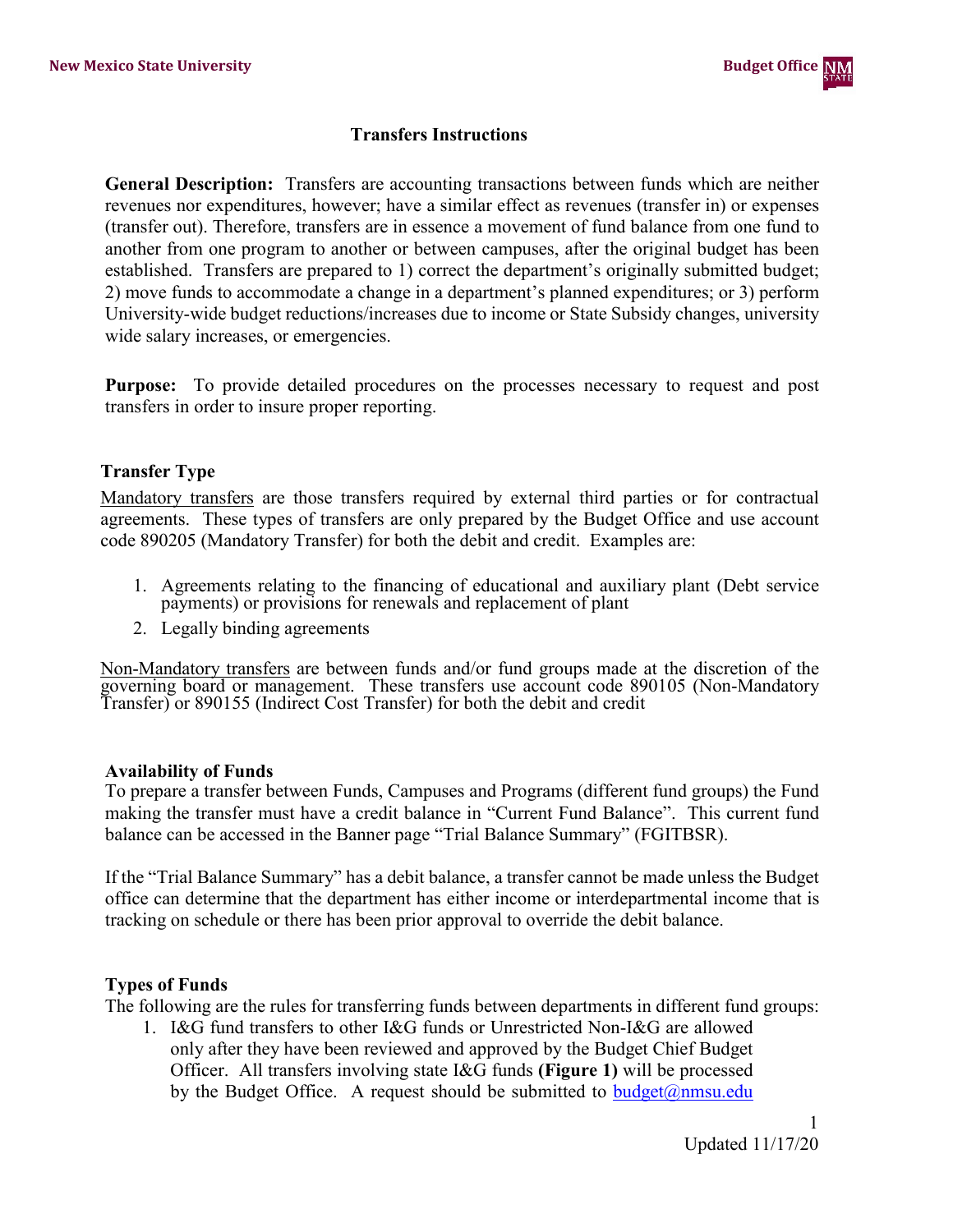

with the following information:

- Reason for the transfer
- Approvals (From Business Manager and/or Dean)
- Indices To and From
- Amount of transfer
- 2. Unrestricted Non-I&G fund transfers to other unrestricted funds or programs are allowed with no prior approval from Budget office.
- 3. Restricted fund transfers are allowed only within the same college with the same program code.
- 4. Agency funds cannot be used to transfer against unrestricted or restricted, they can only transfer from Agency fund to Agency fund.
- 5. Program Code 5000 cannot be used in a single item JE transfer unless it has another 5000 entry to zero it out. Code 5000 is only a clearing account and not a program.
- 6. All transfers between programs must be budgeted for the fiscal year. Departments need to make sure that all transfer plans are completed and communicated to the Budget Office by March 1.

## **Capital Transfers**

Capital non mandatory transfers are transfers from unrestricted funds into a plant fund for a capital project. The same process is used as mentioned above for a transfer:

- $\triangleright$  Capital projects are tracked using plant funds
- $\triangleright$  Typically the transfer request is initiated by Facilities Services or the college/department
- The actual JV preparation and processing is by SPA-Property Accounting department
- $\triangleright$  Please reference the Capital Asset Guide under "Capital Projects" for more information as to what constitutes a capital project, go to website [https://af.nmsu.edu/wp](https://af.nmsu.edu/wp-content/uploads/sites/4/2017/12/Capital-Asset-Guide.pdf)[content/uploads/sites/4/2017/12/Capital-Asset-Guide.pdf.](https://af.nmsu.edu/wp-content/uploads/sites/4/2017/12/Capital-Asset-Guide.pdf)